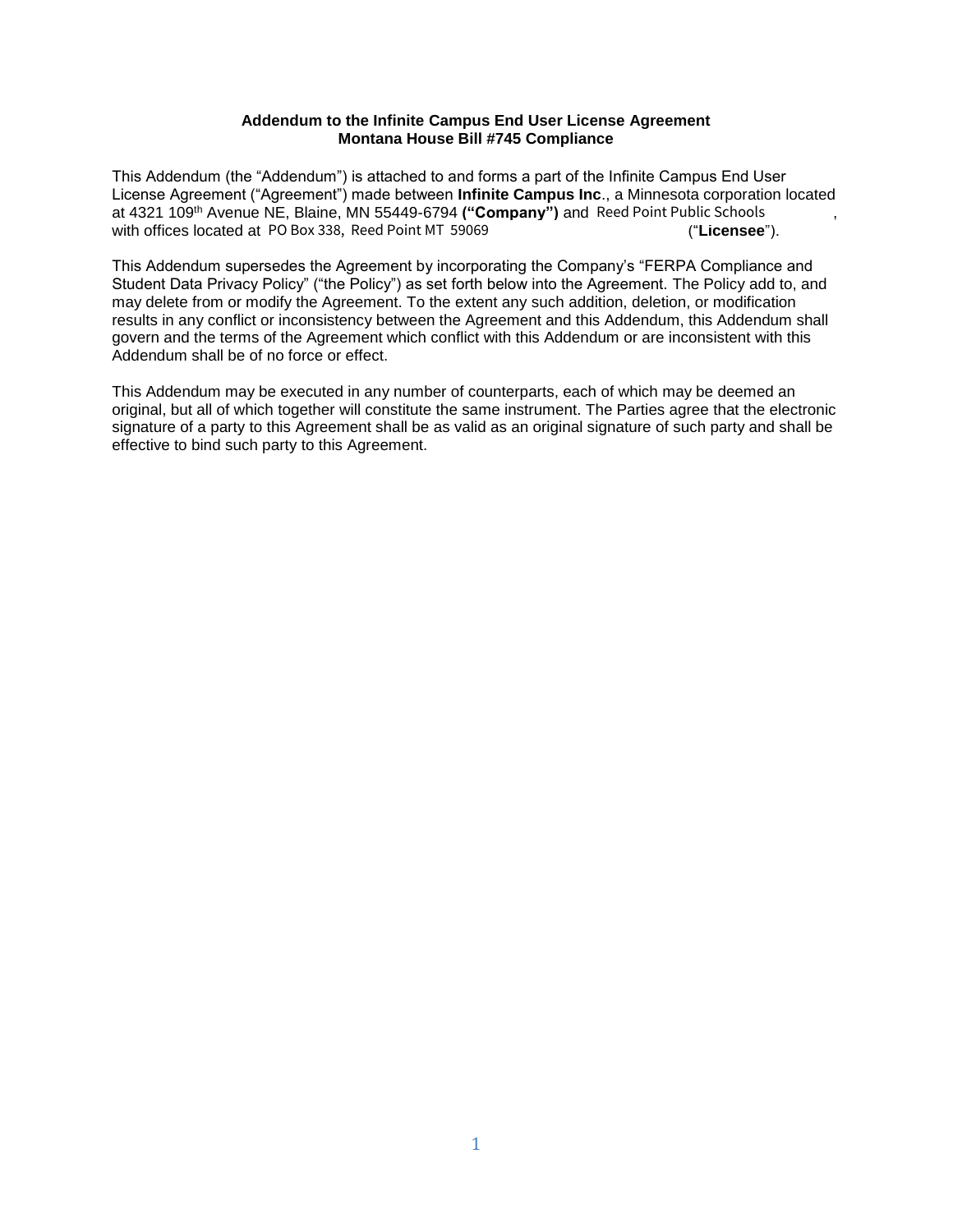## FERPA Compliance and Student Data Privacy Addendum

Infinite Campus, in its role as a vendor to educational agencies and institutions (EAs), receives disclosures from the EAs of personally identifiable information (PII) contained in student records. Only information that is needed for Infinite Campus to perform services outsourced to it by the EA is disclosed to Infinite Campus. These disclosures are authorized under the Family Educational Rights and Privacy Act (FERPA), a federal statute that regulates the privacy of student records by EAs that receive financial assistance from the U.S. Department of Education. Infinite Campus, as a contractor to the EA, receives the disclosures on the same basis as school officials employed by the EA, consistent with FERPA regulations, 34 CFR §99.31(a)(1)(i)(B). Consistent with those regulations, Infinite Campus has a legitimate educational interest in the information to which it is given access because the information is needed to perform the outsourced service, and Infinite Campus is under the direct control of the EA in using and maintaining the disclosed education records, consistent with the terms of its contract.

Infinite Campus is subject to the same conditions on use and redisclosure of education records that govern all school officials, as provided in 34 CFR §99.33. In particular, Infinite Campus must ensure that only individuals that it employs or that are employed by its contractor, with legitimate educational interests – consistent with the purposes for which Infinite Campus obtained the information -- obtain access to PII from education records it maintains on behalf of the district or institution. Further, in accordance with 34 CFR §99.33(a) and (b), Infinite Campus may not redisclose PII without consent of a parent or an eligible student (meaning a student who is 18 years old or above or is enrolled in postsecondary education) unless the agency or institution has authorized the redisclosure under a FERPA exception and the agency or institution records the subsequent disclosure. An example of such a disclosure is when Infinite Campus is requested by a school district to assist the district in the transfer of the student records from our system to another system.

Infinite Campus shall use education records only for the purposes of fulfilling its duties contracted by the educational institution. Infinite Campus will not sell or otherwise use or redisclose education records for behavioral or targeted advertising or marketing to parents or students. In order to continuously improve the products and services it provides to EAs, Infinite Campus may use anonymized or de-identified, non-PII data, and any reports or other data generated by the Infinite Campus Products or Infinite Campus Services regarding traffic flow, feature use, system loads, product installation, and/or similar information, as well as seek input from the EAs and their employees regarding use of the Infinite Campus Products and Infinite Campus Services.

Infinite Campus employs extensive technological and operational measures to ensure data security and privacy, including advanced security systems technology, physical access controls, and annual privacy training for employees and partners, and criminal background checks of all employees. Infinite Campus employs a dedicated, full-time Security Program Manager to implement and improve the Infinite Campus security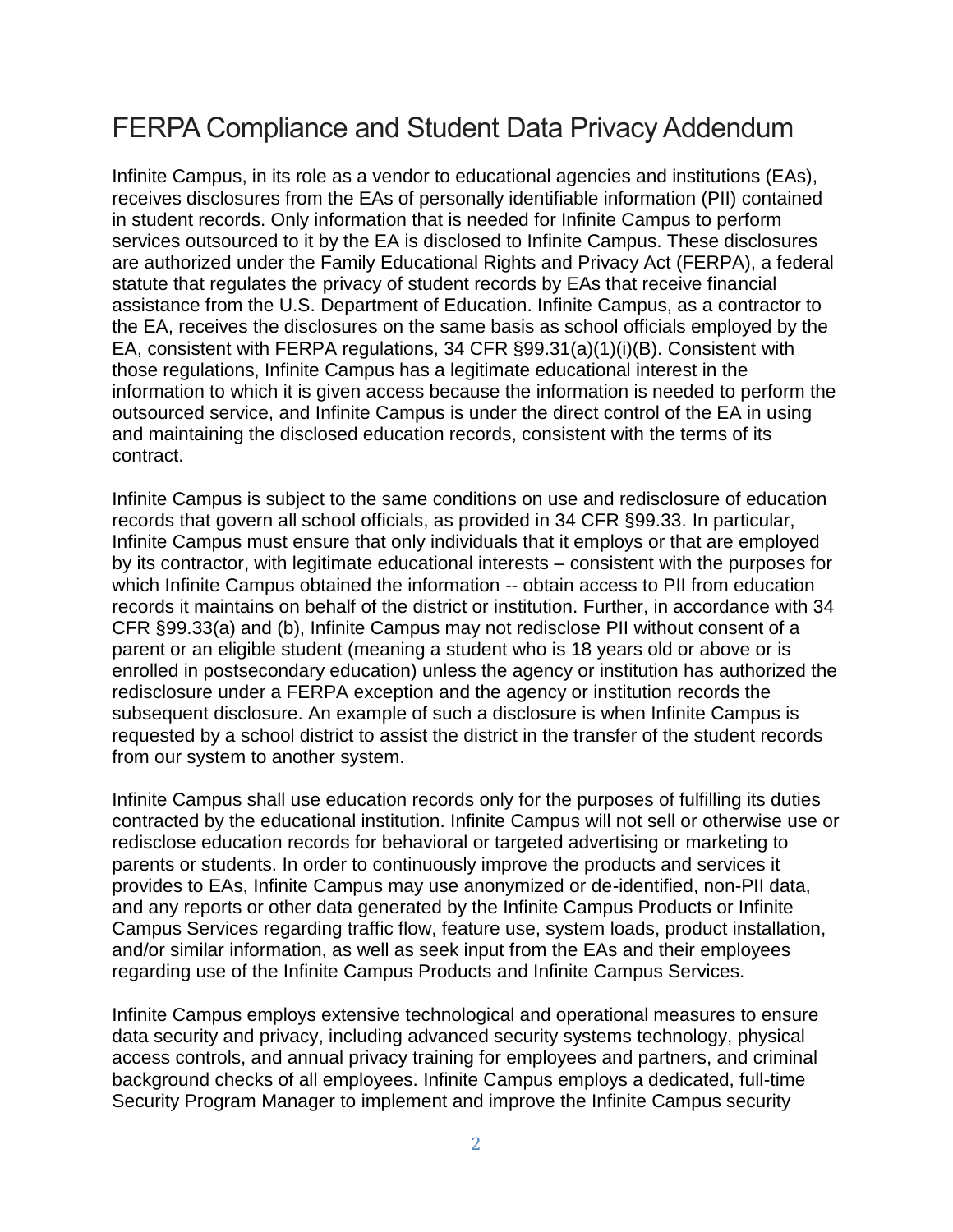posture and practice. The organization undergoes annual security audits including an external SOC 2 Type II audit demonstrating adherence with the security principle set forth in TSP section 100, Trust Services Principles, Criteria, and Illustrations for Security, Availability, Processing Integrity, Confidentiality and Privacy (AICPA, Technical Practice Aids). All data is housed within the United States. Details about the audits and company policies which support the Infinite Campus security programs are available to EAs under a non-disclosure agreement.

All employees of Infinite Campus are required to sign an Acknowledgement and Agreement of Policies that commits the employees to comply with Infinite Campus's data privacy and security policies and receive required annual security and privacy training, including commitments and training regarding the prohibition on disclosure of student data.

Infinite Campus does not own any of the education records within its products. These records within the products are property of, and under the control of the local educational agency. The collection, input, use, retention, disposal, and disclosure of education records in our software applications are controlled solely by the EAs which license our products. Except by law or as contracted by the EA, Infinite Campus cannot delete, change, or disclose any records from our software applications controlled by the EA. Students who wish to retain possession and control of their own pupil-generated content should contact the EA. If the EA is unable to fulfil the request of the student, Infinite Campus can assist at the direction and expense of the EA.

In the event any third party (including the eligible student or parent/guardian of the eligible student) seeks to access education records, Infinite Campus will immediately inform the EA of such request in writing, if allowed to by law. Infinite Campus shall not provide access to such education records or respond to such requests unless compelled to do so by court order or lawfully issued subpoena from any court of competent jurisdiction or directed to do so by the EA. Should Infinite Campus receive a court order or lawfully issued subpoena seeking the release of such data or information, Infinite Campus shall provide immediate notification, along with a copy thereof, to the EA prior to releasing the requested data or information, unless such notification is prohibited by law or judicial and/or administrative order or subpoena.

If the EA is unable to fulfil a request of an eligible student or parent/guardian to review the student's education records, Infinite Campus can assist at the direction and expense of the EA. In such an event where a parent, legal guardian, or eligible student seeks to make changes to the data within our products, parents, legal guardians, or eligible students shall follow the procedures established by the EA in accordance with FERPA. Generally these procedures establish the right to request an amendment of the student's education records that the parent or eligible student believes is inaccurate, misleading, or otherwise in violation of the student's privacy rights under FERPA. Parents or eligible students who wish to ask the EA to amend their child's or their education record should write an EA official (often a Principal or Superintendent), clearly identify the part of the record they want changed, and specify why it should be changed.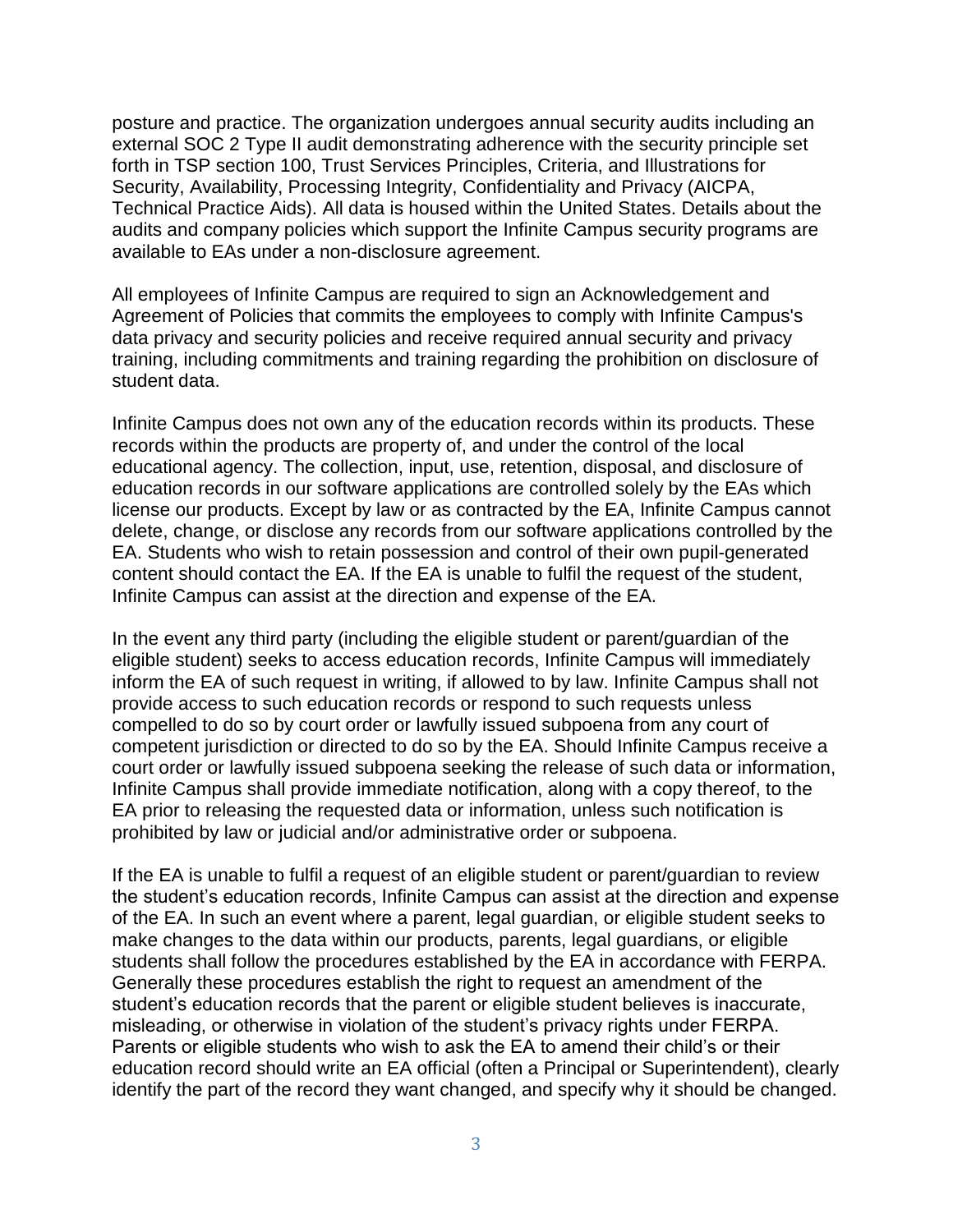If the EA decides not to amend the record as requested by the parent or eligible student, the EA will notify the parent or eligible student of the decision and of their right to a hearing regarding the request for amendment. Additional information regarding the hearing procedures would be provided to the parent or eligible student when notified of the right to a hearing.

In the event Infinite Campus becomes aware of a data breach or inadvertent disclosure of PII, Infinite Campus shall take immediate steps to limit and mitigate such security breach to the extent possible. A senior executive of Infinite Campus will notify a senior member of the affected EA's leadership team, ideally the Superintendent or similar chief executive. This typically will occur within 24 hours of confirmation of the event and would include the known relevant details. The EA and Infinite Campus will work cooperatively in determining an action plan, including any required notification of affected persons. In the event that Infinite Campus is at fault for the breach or disclosure, Infinite Campus carries at least a \$1,000,000 cyber-liability insurance policy that provides for a number of potential remedies, such as credit monitoring for affected parties, fraud coverage, crisis management communications coverage, business interruption coverage, and data restoration coverage, among others.

In the event of termination of a license to use our products, Infinite Campus works with the EA, in accordance of the terms of the EA's contract, to destroy all education records contained in our systems and then will permanently delete all archival or backup copies of the same. Infinite Campus shall not knowingly retain copies of any education records received from EA once EA has directed Infinite Campus as to how such information shall be returned and/or destroyed. Furthermore, Infinite Campus shall ensure that it disposes of any and all education records received from EA in a commercially reasonable manner that maintains the confidentiality of the contents of such records (e.g. shredding paper records, erasing and reformatting hard drives, erasing and/or physically destroying any portable electronic devices). At the request of the EA, Infinite Campus will provide a written certification of destruction.

To the extent parents, guardians or students have questions regarding the content of, or privacy associated with, any applications used by the educational institution, please contact that agency or institution.

Infinite Campus may, from time to time, update this policy to be in compliance with evolving state and federal laws and regulations. We will not materially change our policies and practices to make them less protective of your privacy without the written consent of the EA and the EA may rely upon any and enforce any current or prior version of this policy unless otherwise agreed to in writing.